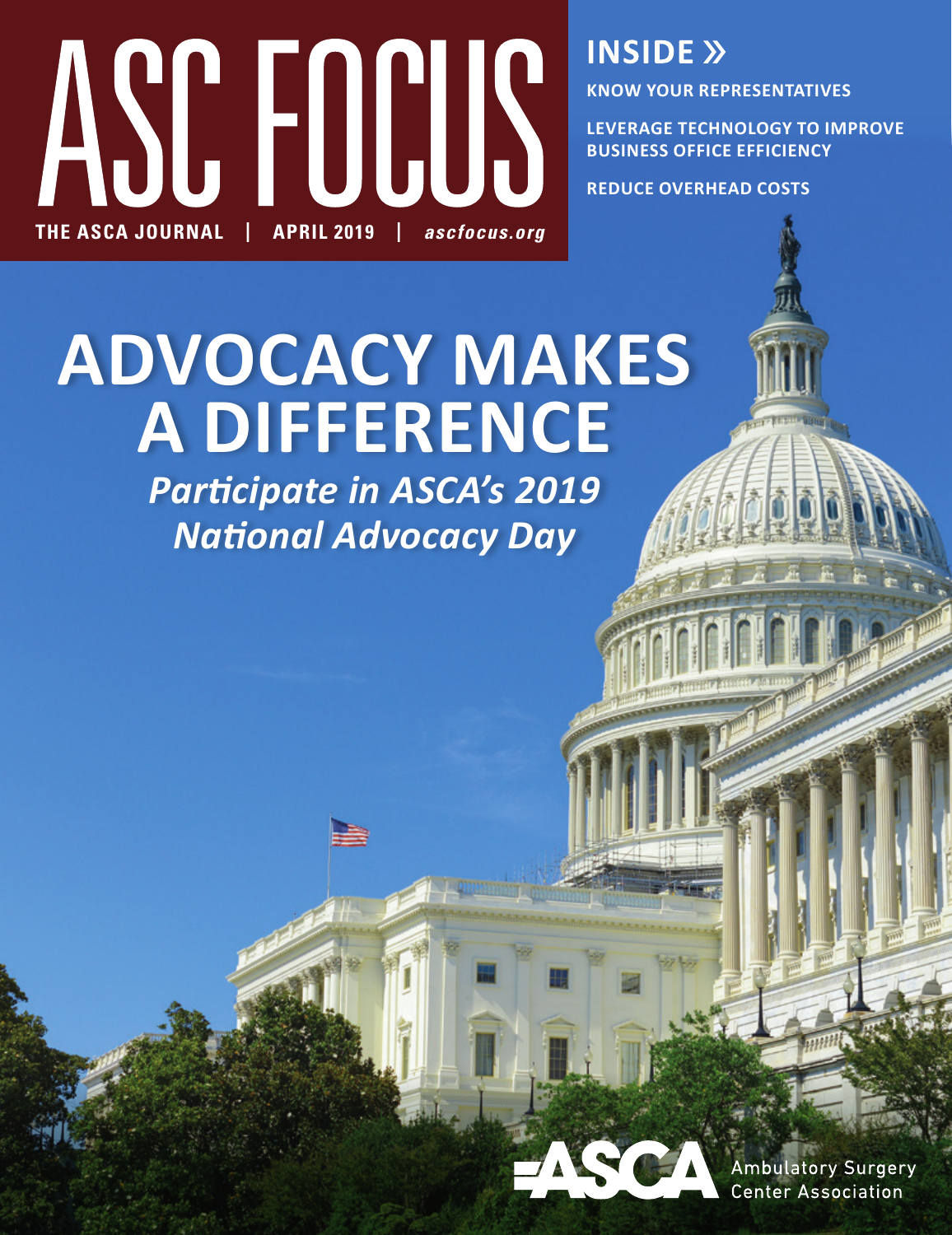## **DOING BUSINESS**

## **Leverage Technology to Improve Business Office Efficiency**

*Tips on training and implementation* **BY RANDY BISHOP**



If you have worked in the ASC industry long enough, you have likely heard a phrase along the lines of "case volume is

the lifeblood of an ASC." While cases are vital to an ASC's success—after all, without cases, there are no billable services—cases on their own will not make or break a surgery center. What will have a profound impact is the performance of an ASC's business office.

Just how important is the business office? Consider that a poorly performing business office, when you factor in issues such as denied claims, unsuccessful patient collections and the time and resources allocated to appeals and collections follow-up, can turn a profitable procedure into one that can lose an ASC money.

If such a scenario is commonplace, performing more procedures—*i.e.*, growing case volume—will not appropriately contribute to the success of an ASC. On the other hand, a well-run business office capable of achieving timely, accurate billing and collections will help an ASC achieve its financial and growth goals.

## **Solutions That Deliver Results**

The good news for ASCs is that the importance of business office performance has not gone unnoticed. In recent years, numerous companies have launched technologies aimed at improving ASC business office efficiency and performance. Such technologies are either intended to help make it easier for business office staff members to complete their responsibilities or dramatically reduce—if not eliminate—a responsibility altogether.

Consider these business officerelated technologies.



**Online patient registration**— People have become accustomed to performing numerous tasks online. Now patients can easily complete their ASC registration online as well. With this service, patients provide their personal information, insurance information and health history via computer or smartphone. This technology helps reduce the need for business office staff to complete numerous phone or in-person interviews and can improve accuracy of patient information required for billing.

**Eligibility verification**—Few developments can more significantly derail efficient collections than inaccurate patient insurance information. Patients might provide an outdated insurance card or their plan might change between when their procedure was scheduled and the surgery date. Insurance information errors can lead to claims denials, incorrect amounts collected from patients and other billing headaches. Eligibility verification technology allows business office staff to quickly verify insurance information and determine whether a procedure is covered. It also can help determine a patient's financial responsibility.

**Mobile transcription app**—A significant challenge ASCs can face is getting their physicians to dictate and finalize operative reports in a timely manner. Delays in completing the operative report increase the time for claims submission and grow an ASC's accounts receivable (A/R). A mobile transcription app can encourage physicians to finish their portion of the medical record faster. While functionality between such apps can differ, they generally provide physicians with the ability to select a case and then dictate its operative report into their smart device's microphone. The app sends the dictation for transcription. When transcription is completed, the physician can review, revise and sign the operative report.

**Document management**—One of the most time-consuming responsibilities for business office staff in an ASC using paper records is completion and retrieval of patient charts. Document management software, which essentially turns paper records into digital charts, helps streamline these processes by eliminating manual chart preparation and searching. Such software also can flag missing forms required for completed charts. Business office staff spend less time assembling, reviewing and finding charts and more time completing tasks that require more manual processes. This technology also frees up critical office space used for paper chart storage and reduces or eliminates costs associated with offsite chart storage and retrieval fees.

**Data analytics**—The greater insight an ASC has into its business office, the better it can improve performance. This is where data analytics software come in. ASCs that use business intelligence analytics can dive